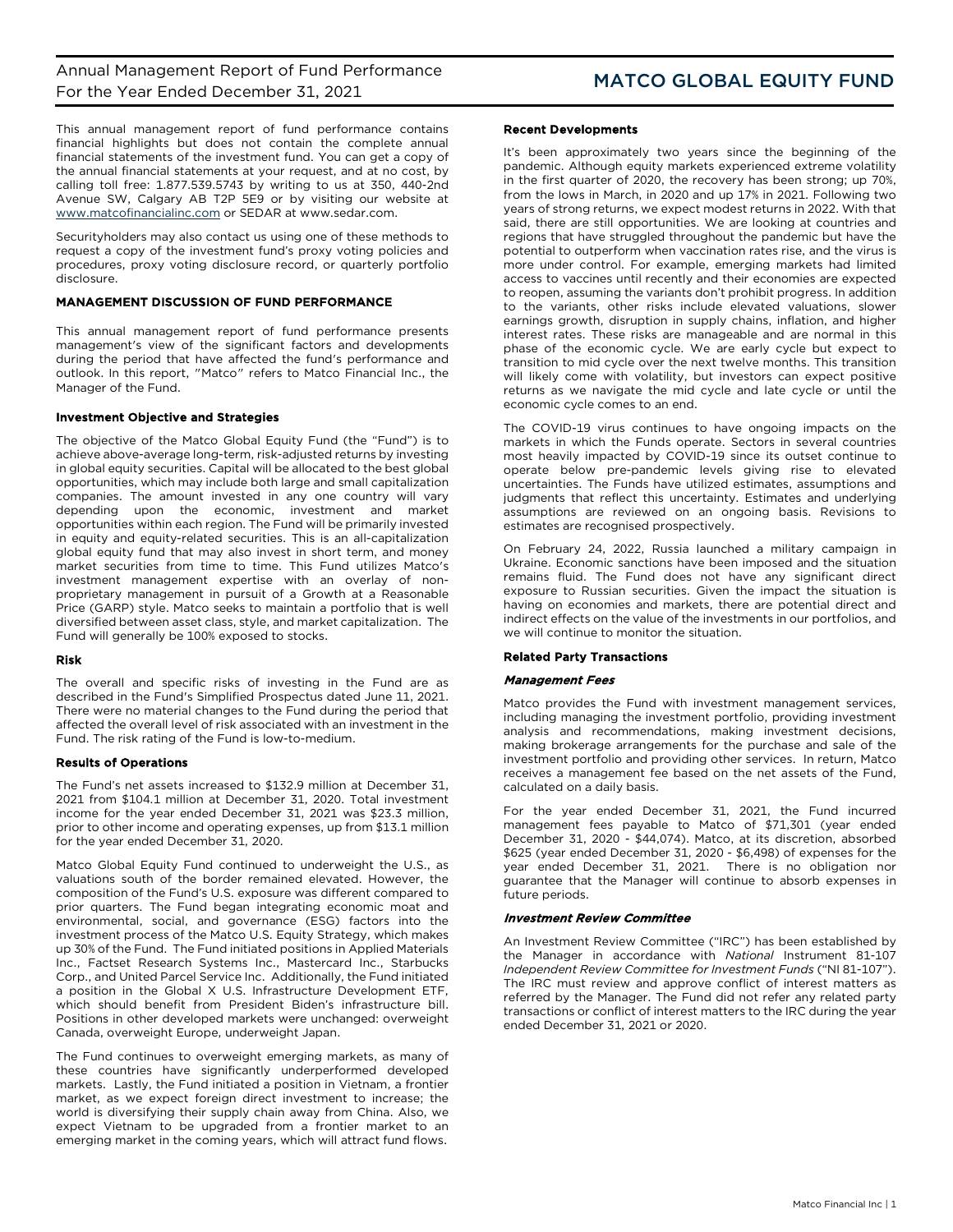# FINANCIAL HIGHLIGHTS

The following tables show selected key financial information about the Fund and are intended to help you understand the Fund's financial performance over the past four years.

# The Fund's Net Assets per Unit (1)(2)(3)(4)

| <b>SERIES A</b>                                                 | 2021                     | 2020        | 2019        | 2018        | 2017         |
|-----------------------------------------------------------------|--------------------------|-------------|-------------|-------------|--------------|
| Net assets, beginning of period/year(1)(2)                      | \$11.46                  | \$10.99     | \$10.32     | \$10.59     |              |
|                                                                 |                          |             |             |             |              |
| Increase (decrease) from operations <sup>(2):</sup>             |                          |             |             |             |              |
| Total revenue                                                   | 0.17                     | 0.24        | 0.32        | 1.37        | 0.06         |
| Total expenses                                                  | (0.31)                   | (0.16)      | (0.39)      | (0.30)      |              |
| Net realized gains (losses)                                     | 0.73<br>0.88             | 0.46        | 0.21        | 0.22        | (0.04)       |
| Net unrealized gains (losses)                                   | 1.47                     | 1.16        | 1.58        | (5.00)      | 0.98<br>1.00 |
| Total increase (decrease) from operations <sup>(2)</sup> :      |                          | 1.70        | 1.72        | (3.71)      |              |
| Distributions <sup>(3)</sup> :                                  |                          |             |             |             |              |
| From net investment income (excluding dividends)                |                          | (0.02)      | (0.05)      |             |              |
| From dividends                                                  | $\overline{\phantom{0}}$ | (0.03)      | (0.01)      | (0.01)      |              |
| From capital gains                                              | —                        | (0.27)      | (0.22)      |             |              |
| Total distributions:                                            | $\overline{\phantom{0}}$ | (0.32)      | (0.28)      | (0.01)      |              |
| Net assets, end of period/year                                  | $\equiv$                 | 11.46       | 10.99       | 10.32       | 10.59        |
| <b>Ratios and Supplemental Data</b>                             |                          |             |             |             |              |
| Total net asset value(4)(5)                                     | —                        | \$1,870     | \$1,746     | \$1,487     | \$11         |
| Number of shares outstanding(5)                                 |                          | 163         | 159         | 144         | 1            |
| Management expense ratio, including income taxes <sup>(6)</sup> | 2.00%                    | 2.63%       | 3.82%       | 2.78%       |              |
| Management expense ratio, excluding income taxes <sup>(6)</sup> | 2.00%                    | 2.63%       | 2.40%       | 2.78%       |              |
| Management expense ratio before absorptions <sup>(6)</sup>      | 2.00%                    | 2.64%       | 3.82%       | 2.78%       |              |
| Portfolio turnover rate(7)                                      | 46.16%                   | 66.70%      | 26.38%      | 15.49%      | 35.42%       |
| Trading expense ratio <sup>(8)</sup>                            | 0.06%                    | 0.06%       | 0.03%       | 0.04%       | 0.13%        |
| Net asset value per unit                                        |                          | \$11.46     | \$10.99     | \$10.32     | \$10.59      |
|                                                                 |                          |             |             |             |              |
| <b>SERIES F</b>                                                 | 2021                     | 2020        | 2019        | 2018        | 2017         |
| Net assets, beginning of period/year(1)(2)                      | \$11.50                  | \$10.99     | \$10.14     | \$10.57     |              |
|                                                                 |                          |             |             |             |              |
| Increase (decrease) from operations <sup>(2):</sup>             |                          |             |             |             |              |
| Total revenue                                                   | 0.28                     | 0.25        | 0.31        | 0.26        | 0.22         |
| <b>Total expenses</b>                                           | (0.20)                   | (0.08)      | (0.29)      | (0.16)      | (0.06)       |
| Net realized gains (losses)                                     | 1.13                     | 0.52        | 0.21        | 0.26        |              |
| Net unrealized gains (losses)                                   | 0.93                     | 1.23        | 1.91        | (1.32)      | (0.42)       |
| Total increase (decrease) from operations <sup>(2)</sup> :      | 2.18                     | 1.92        | 2.14        | (0.96)      | (0.26)       |
| Distributions <sup>(3)</sup> :                                  |                          |             |             |             |              |
| From net investment income (excluding dividends)                | (0.09)                   | (0.10)      | (0.08)      |             |              |
| From dividends                                                  | (0.01)                   | (0.09)      | (0.01)      | (0.01)      |              |
| From capital gains                                              | (0.63)                   | (0.27)      | (0.22)      |             |              |
| Total distributions:                                            | (0.73)                   | (0.46)      | (0.31)      | (0.01)      | ÷            |
| Net assets, end of period/year                                  | 12.98                    | 11.50       | 10.99       | 10.14       | 10.57        |
| <b>Ratios and Supplemental Data</b>                             |                          |             |             |             |              |
| Total net asset value(4)(5)                                     | \$7,715,994              | \$5,022,142 | \$2,938,190 | \$1,707,850 | \$1,034,242  |
| Number of shares outstanding(5)                                 | 594,464                  | 436,617     | 267,261     | 168,365     | 97,831       |
| Management expense ratio, including income taxes <sup>(6)</sup> | 1.30%                    | 1.47%       | 2.96%       | 1.64%       | 1.48%        |
| Management expense ratio, excluding income taxes <sup>(6)</sup> | 1.30%                    | 1.47%       | 1.58%       | 1.64%       | 1.48%        |
| Management expense ratio before absorptions <sup>(6)</sup>      | 1.30%                    | 1.48%       | 2.96%       | 1.64%       | 1.48%        |
| Portfolio turnover rate(7)                                      | 46.16%                   | 66.70%      | 26.38%      | 15.49%      | 35.42%       |
| Trading expense ratio <sup>(8)</sup>                            | 0.06%                    | 0.06%       | 0.03%       | 0.04%       | 0.13%        |
| Net asset value per unit                                        | \$12.98                  | \$11.50     | \$10.99     | \$10.14     | \$10.57      |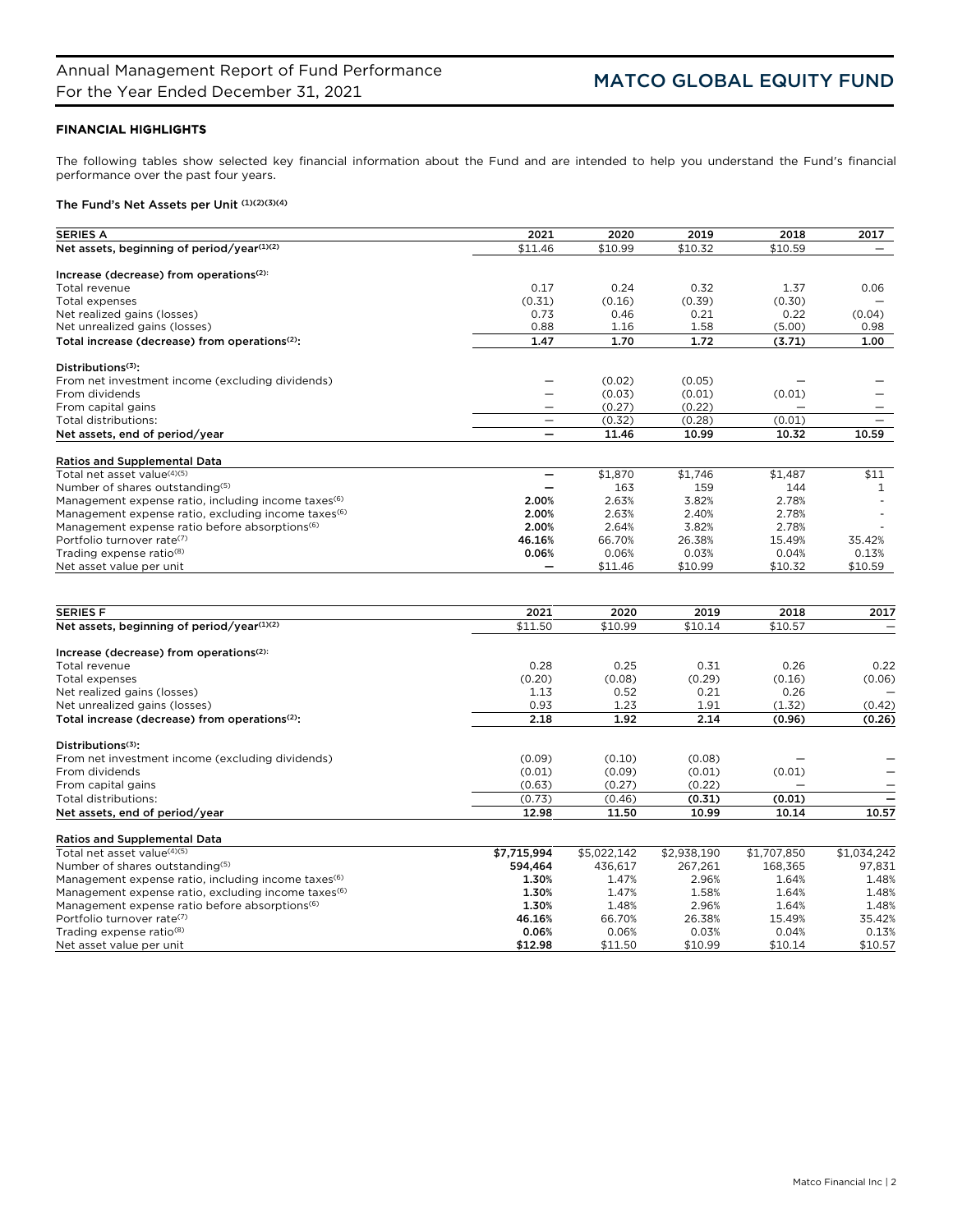| <b>SERIES N</b>                                                  | 2019      | 2018      |
|------------------------------------------------------------------|-----------|-----------|
| Net assets, beginning of period/year(1)(2)                       | \$9.70    |           |
| Increase (decrease) from operations <sup>(2):</sup>              |           |           |
| Total revenue                                                    | 0.32      | 0.36      |
| Total expenses                                                   | (0.23)    | (0.08)    |
| Net realized gains (losses)                                      | 0.21      | 0.25      |
| Net unrealized gains (losses)                                    | 1.98      | (2.12)    |
| Total increase (decrease) from operations <sup>(2)</sup> :       | 2.28      | (1.59)    |
| Distributions <sup>(3)</sup> :                                   |           |           |
| From net investment income (excluding dividends)                 | (0.08)    |           |
| From dividends                                                   | (0.01)    | (0.01)    |
| From capital gains                                               | (0.22)    |           |
| Total distributions:                                             | (0.31)    | (0.01)    |
| Net assets, end of period/year                                   |           | 9.70      |
| <b>Ratios and Supplemental Data</b>                              |           |           |
| Total net asset value(4)(5)                                      | $$-$      | \$2,435   |
| Number of shares outstanding <sup>(5)</sup>                      |           | 251       |
| Management expense ratio, including incomes taxes <sup>(6)</sup> | 2.38%     | 1.05%     |
| Management expense ratio, excluding incomes taxes <sup>(6)</sup> | 0.98%     |           |
| Management expense ratio before absorptions <sup>(6)</sup>       | 1,036.62% | 2,560.65% |
| Portfolio turnover rate(7)                                       | 26.38%    | 15.49%    |
| Trading expense ratio <sup>(8)</sup>                             | 0.03%     | 0.04%     |

Trading expense ratio(8) 0.03% 0.04%

Net asset value per unit  $\frac{1}{2}$ 

| <b>SERIES O</b>                                            | 2021    | 2020    | 2019    | 2018    | 2017   |
|------------------------------------------------------------|---------|---------|---------|---------|--------|
| Net assets, beginning of period/year(1)(2)                 | \$11.53 | \$11.01 | \$10.29 | \$10.60 |        |
| Increase (decrease) from operations <sup>(2):</sup>        |         |         |         |         |        |
| Total revenue                                              | 0.26    | 0.27    | 0.31    | 0.27    | 0.10   |
| Total expenses                                             | (0.01)  |         | (0.17)  | (0.03)  | (0.01) |
| Net realized gains (losses)                                | 01.10   | 0.51    | 0.21    | 0.21    | (0.05) |
| Net unrealized gains (losses)                              | 0.96    | 0.91    | 1.56    | (0.66)  | 0.51   |
| Total increase (decrease) from operations <sup>(2)</sup> : | 2.31    | 1.69    | 1.91    | (0.21)  | 0.55   |
| Distributions <sup>(3)</sup> :                             |         |         |         |         |        |
| From net investment income (excluding dividends)           | (0.16)  | (0.21)  | (0.11)  |         |        |
| From dividends                                             | (0.02)  | (0.18)  | (0.02)  | (0.01)  |        |
| From capital gains                                         | (0.63)  | (0.27)  | (0.22)  |         |        |
| Total distributions:                                       | (0.81)  | (0.66)  | (0.35)  | (0.01)  |        |
| Net assets, end of period/year                             | 13.03   | 11.53   | 11.01   | 10.29   | 10.60  |

| <b>Ratios and Supplemental Data</b>                             |               |              |              |              |              |
|-----------------------------------------------------------------|---------------|--------------|--------------|--------------|--------------|
| Total net asset value <sup>(4)(5)</sup>                         | \$125,216,868 | \$99.028.535 | \$54,687,403 | \$45.436.481 | \$48.125.073 |
| Number of shares outstanding <sup>(5)</sup>                     | 9.607.857     | 8.586.123    | 4,965,339    | 4.414.521    | 4.541.765    |
| Management expense ratio, including income taxes <sup>(6)</sup> | 0.10%         | 0.19%        | 1.75%        | 0.40%        | 0.28%        |
| Management expense ratio, excluding income taxes <sup>(6)</sup> | 0.10%         | 0.19%        | 0.36%        | 0.40%        | 0.28%        |
| Management expense ratio before absorptions <sup>(6)</sup>      | 0.10%         | 0.20%        | 1.75%        | 0.40%        | 0.28%        |
| Portfolio turnover rate <sup>(7)</sup>                          | 46.16%        | 66.70%       | 26.38%       | 15.49%       | 35.42%       |
| Trading expense ratio <sup>(8)</sup>                            | 0.06%         | 0.06%        | 0.03%        | 0.04%        | 0.13%        |
| Net asset value per unit                                        | \$13.03       | \$11.53      | \$11.01      | \$10.29      | \$10.60      |

(1) This information is derived from the Fund's audited annual financial statements. Per share amounts are for the periods for increases (decreases) and points in time for distributions, as applicable, and are not intended to be a reconciliation of opening and closing net assets.

(2) Net assets and distributions are based on the actual number of shares outstanding at the relevant time. The increase (decrease) from operations is based on the weighted average number of shares outstanding over the financial period.

(3) Distributions were paid in cash/reinvested in additional shares of the Fund, or both.

(4) The information is prepared in accordance with IFRS which uses the last trade price for investments that are traded in an active market where quoted prices are readily and regularly available. For investments that are not traded in an active market, the Fund uses valuation techniques that maximize the use of relevant observable inputs and minimize the use of unobservable inputs.

(5) This information is provided as at the year shown, as applicable, except for Series N results for 2018 are from inception February 6, 2018 through December 31, 2018 and Series A results for 2021 are from January 1, 2021 through December 1, 2021.

(6) Management expense ratio is based on total expenses for the stated period and is expressed as an annualized percentage of daily average net asset value during the year/period.

(7) The Fund's portfolio turnover rate indicates how actively the Fund's portfolio advisor manages its portfolio investments. A portfolio turnover rate of 100% is equivalent to the Fund buying and selling all of the securities in its portfolio once in the course of the period. The higher a fund's portfolio turnover rate in a period, the greater the trading costs payable by the fund in the period, and the greater the chance of an investor receiving taxable capital gains in the period. There is not necessarily a relationship between a high turnover rate and the performance of a fund.

(8) The trading expense ratio represents total commissions and other portfolio transaction costs expressed as an annualized percentage of daily average net assets during the year/ period.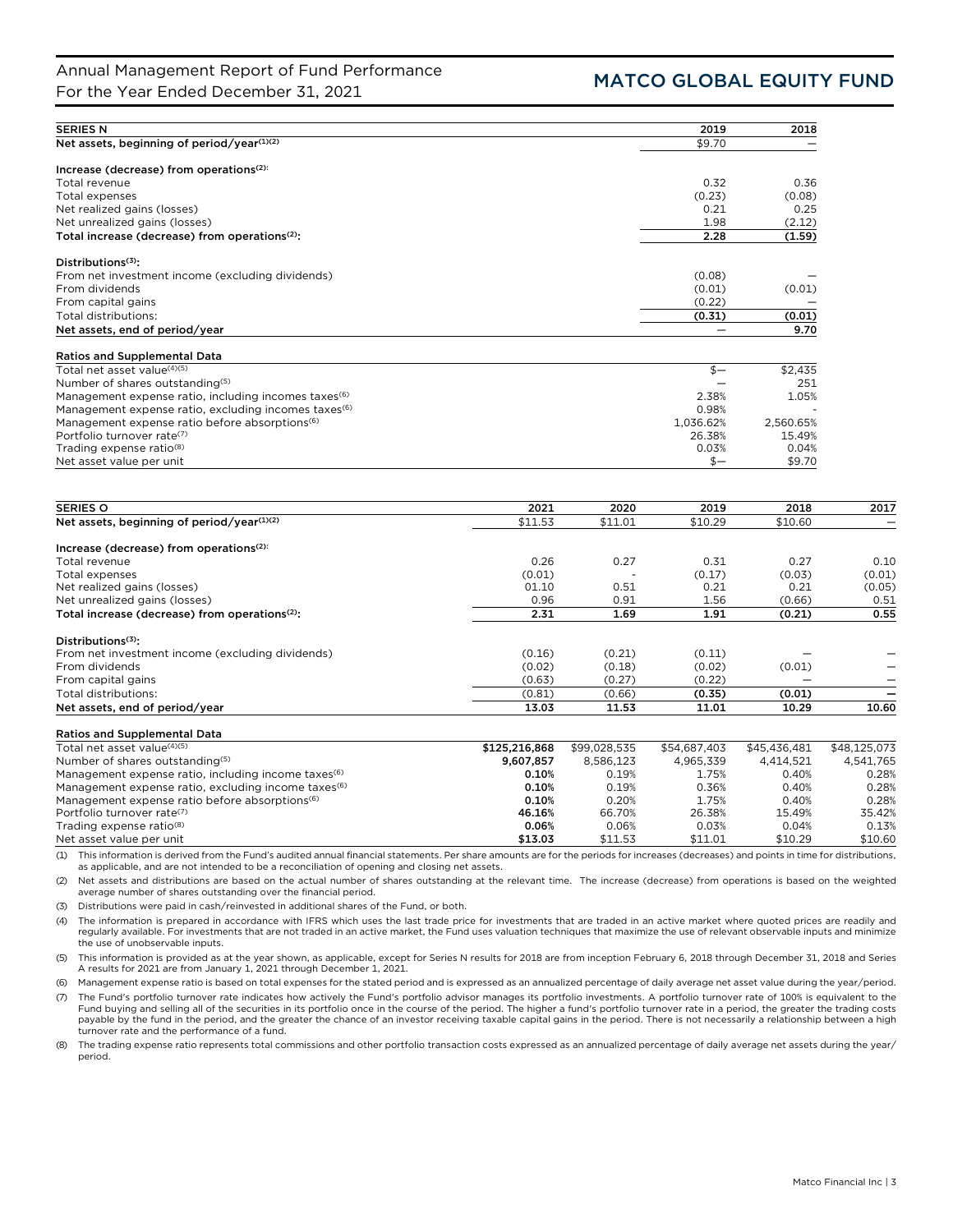### Management Fees

The annual management fee rates, exclusive of sales taxes, are 2.15%, 1.15% and 0.65% for Series A, F and N respectively. No management fees are charged directly to Series O.

During the year ended December 31, 2021, management fees totaled \$71,301 (year ended December 31, 2020 - \$44,074). Included in liabilities at December 31, 2021 is \$7,060 (December 31, 2020 - \$4,882) in respect of these fees.

All management fees paid by Series F and N were applied to cover portfolio management and other services provided to the Fund by the Manager. No such fees were used to pay for external portfolio advisory fees, trailing or other sales commissions. Of management fees paid on Series A, 46.51% were used to pay for trailing and other dealer sales commissions, the remaining 53.49% covered portfolio management and other services provided to the Fund by the Manager.

### PAST PERFORMANCE

This section shows how the Fund has performed in the past. The performance information shown assumes that all distributions made by the investment fund in the periods shown were reinvested in additional securities of the fund. The performance information does not take into account: sales, redemption, and distribution or other optional charges, that would have reduced returns or performance. The past performance of the Fund is not necessarily an indication of how it will perform in the future.

### Year-By-Year Returns

The bar charts that follow show the performance of each series of the Fund for the ten most recently completed financial years. The charts show, in percentage terms, how an investment made on January 1 would have increased or decreased by December 31st of the fiscal year (except as noted below).



The rate of return for 2017 is from inception September 20, 2017.

\*Series N returns for 2018 is from inception February 6, 2018 to December 31, 2018 and for 2019 is from January 1, 2019 through liquidation December 26, 2019 and Series A rate of return for 2021 are from January 1, 2021 through January 4, 2021.

### Annual Compound Returns

|                              | <b>Series A</b> | <b>Series F</b>          | <b>Series N</b>          | Series O                 | Benchmark- |
|------------------------------|-----------------|--------------------------|--------------------------|--------------------------|------------|
| 1 Year*                      | 12.8%           | 19.3%                    | $\sim$                   | 20.7%                    | 17.4%      |
| 3 Years*                     | 12.6%           | 15.5%                    | $\sim$                   | 16.9%                    | 17.4%      |
| Since Inception <sup>+</sup> | -               | 11.0%                    | $\overline{\phantom{a}}$ | 12.3%                    | 13.4%      |
| Since Inception*             | -               | $\overline{\phantom{0}}$ | 9.4%                     | $\overline{\phantom{0}}$ | 9.7%       |
| Since Inception**            | 9.7%            | $\overline{\phantom{a}}$ | $\overline{\phantom{0}}$ | $\sim$                   | 12.8%      |

+Since inception returns for Series F, and Series O are from September 20, 2017.

\*Since inception returns for Series N are from February 6, 2018 to December 26, 2019. The since inception return for Series A is from September 20, 2017 through December 1, 2021.

~The Benchmark of the Fund is Vanguard Total World Stock ETF, which better reflects emerging market exposures globally. In addition, given Matco's private client investor base, who often look at ETFs as a substitute for active investment solutions, the ETF better fulfills the investable portion of the benchmark suitability criteria. Matco has chosen to be consistent across all mandates by benchmarking against ETFs for this reason.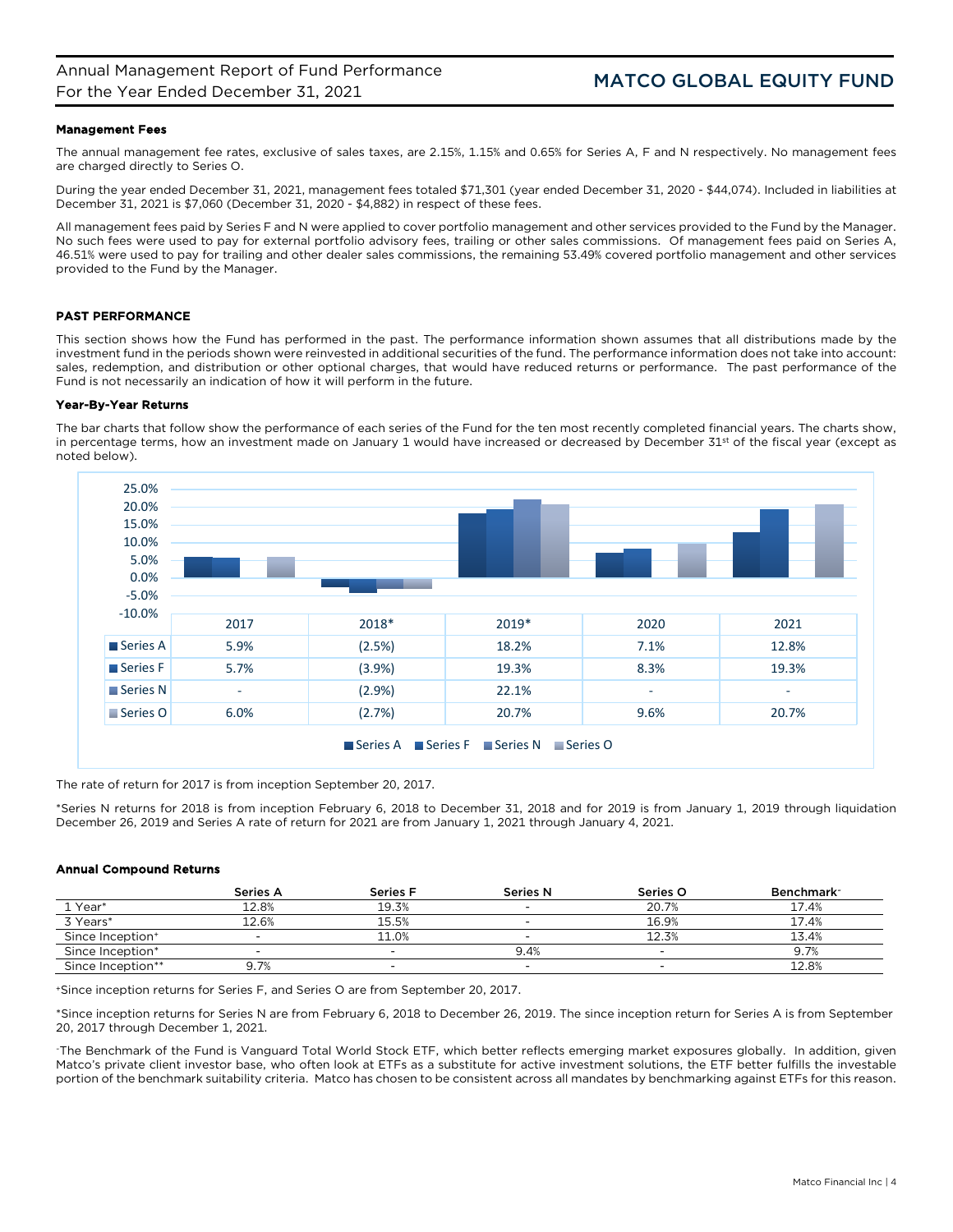Chile 0.1 Portugal 0.1 0.1 Cher Net Assets (Liabilities) 6.7 (2012)

Other Net Assets (Liabilities)

# SUMMARY OF INVESTMENT PORTFOLIO

|                             |                      |                                                      | % of Net Asset |
|-----------------------------|----------------------|------------------------------------------------------|----------------|
| Sector Allocation           | % of Net Asset Value | Top 25 Holdings                                      | Value          |
| <b>United States</b>        | 51.2                 | iShares MSCI Europe IMI Index ETF CAD-Hedged         | 14.5           |
| Japan                       | 6.6                  | iShares Core MSCI Emerging Markets IMI Index ETF     | 12.2           |
| United Kingdom              | 5.4                  | BMO S&P 500 Hedged to CAD Index ETF                  | 10.7           |
| Switzerland                 | 4.3                  | BMO MSCI Europe High Quality Hedged to CAD Index ETF | 7.3            |
| China                       | 3.6                  | iShares Currency Hedged MSCI Japan ETF               | 6.3            |
| France                      | 3.3                  | iShares Global Consumer Staples ETF                  | 3.6            |
| Canada                      | 3.2                  | BMO S&P US Mid Cap Index ETF                         | 3.6            |
| Germany                     | 2.5                  | iShares S&P Small-Cap 600 Value ETF                  | 3.5            |
| Taiwan                      | 2.3                  | Matco Small Cap Fund Series O                        | 2.2            |
| South Korea                 | 1.8                  | VanEck Vectors Vietnam ETF                           | 1.9            |
| Netherlands                 | 1.7                  | Applied Materials Inc.                               | 1.8            |
| India                       | 1.7                  | Eli Lilly and Co.                                    | 1.5            |
| Sweden                      | 1.6                  | FactSet Research Systems Inc.                        | 1.4            |
| Vietnam                     | 1.5                  | Mastercard Inc.                                      | 1.5            |
| Denmark                     | 1.3                  | Accenture PLC                                        | 1.4            |
| Italy                       | 0.7                  | Starbucks Corp.                                      | 1.3            |
| Spain                       | 0.6                  | Matco Canadian Equity Fund Series O                  | 1.3            |
| <b>Brazil</b>               | 0.5                  | Hewlett-Packard Co.                                  | 1.3            |
| South Africa                | 0.5                  | Seagate Technology Holdings PLC                      | 1.3            |
| Russia                      | 0.4                  | United Parcel Service Inc.                           | 1.2            |
| Saudi Arabia                | 0.4                  | Federated Hermes Inc.                                | 1.2            |
| Finland                     | 0.4                  | NortonLifeLock Inc.                                  | 1.2            |
| Belgium                     | 0.3                  | H&R Block Inc.                                       | 1.2            |
| Mexico                      | 0.3                  | Infosys Ltd.                                         | 1.1            |
| Norway                      | 0.3                  | NetApp Inc.                                          | 1.1            |
| Thailand                    | 0.2                  | <b>Total Net Asset Value</b>                         | \$132,932,862  |
| Ireland                     | 0.2                  |                                                      |                |
| Malaysia                    | 0.2                  |                                                      |                |
| Indonesia                   | 0.2                  |                                                      |                |
| Australia                   | 0.2                  |                                                      |                |
| <b>United Arab Emirates</b> | 0.1                  |                                                      |                |
| Poland                      | 0.1                  |                                                      |                |
| Qatar                       | 0.1                  |                                                      |                |
| Philippines                 | 0.1                  |                                                      |                |
| Kuwait                      | 0.1                  |                                                      |                |
| Austria                     | 0.1                  |                                                      |                |
| European Union              | 0.1                  |                                                      |                |

The summary of investment portfolio may change due to ongoing portfolio transactions of the investment fund. A quarterly update is available on our website at [www.matcofinancialinc.com](http://www.matcofinancialinc.com/) or can be requested by calling 1.877.539.5743 or by writing to us at 350, 440-2nd Avenue SW, Calgary AB T2P 5E9.